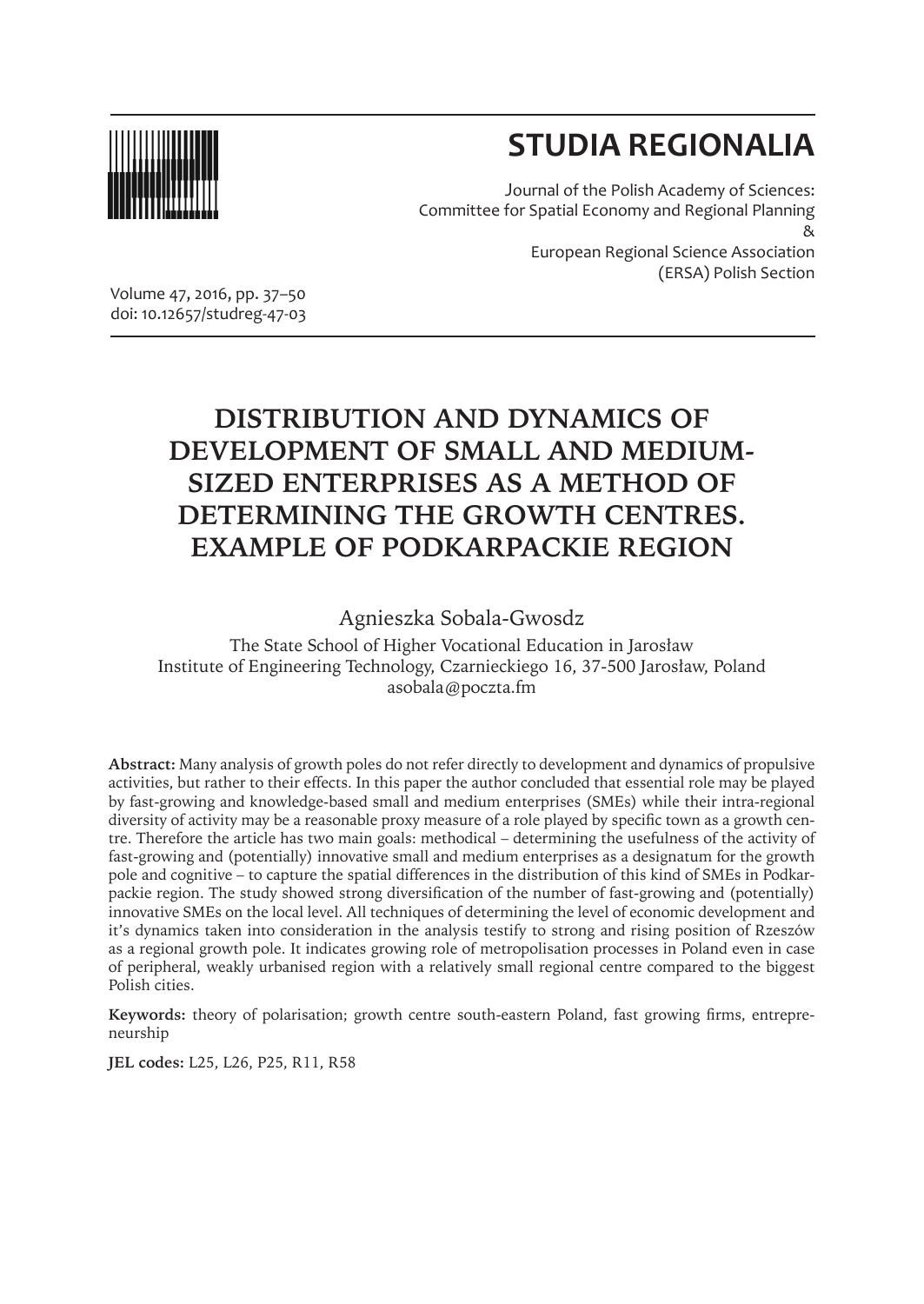### **1. Introduction**

Although the heydays of the growth pole theory are long gone, the concept still exerts a strong influence on the scholars and regional planners (see: Grzeszczak 2007). It is because 'polarized development is a permanent feature of objective reality' – as Kukliński (1987, p. 5) noted nearly thirty years ago. For the policy of regional development, the classic concept of Perroux (1955) *p*ô*le de croissance* has been of limited use as it only indirectly refers to the real (geographical) space. Therefore the J. Boudeville's conceptualisation of the growth pole, who gave a regional character and a specific geographic content to F. Perroux's conception, is used (*implicite* or *explicite*) in the economic regional planning. Boudeville (1966, p. 11) defined a growth pole as a 'set of expanding industries located in an urban area and including further development of economic activity throughout its zone of influence'.

In order to obtain recognition by a particular town as a centre of growth, they must meet four criteria (Sobala-Gwosdz 2005; Domański & Noworól 2010; Grzeszczak 2007):

- 1. The growth centre must have a sufficiently large internal economic potential which allows to generate adequately strong development impulses.
- 2. The growth centre is characterized by an above-average growth rate relative to other centres, the source of which lies in so-called propulsive industries (fast growing with an extensive market and an advanced level of technology and managerial expertise (Meardon 2001).
- 3. The growth centre shows a positive impact on the development of surrounding areas through multiplier effects, movement of capital and innovation.
- 4. The growth centre is an hub of innovative economic activities.

A study to identify the growth centres, both in Poland and in the world, were repeatedly undertaken (see review by Grzeszczak 1978, 1999, 2007; Sobala-Gwosdz 2005). Yet, most authors focused on determining the centres of this type in a given moment of time. Quite common is the assumption – in my opinion unfounded – that every medium and large city acts as a growth centre. This is due to the fact that the dynamics of development of the growth centre itself and its surroundings were rarely taken into account (its impact) as well as the role of the centre as the innovation hub and the concentration of the propulsive activities.

This article has two main objectives: methodological and cognitive:

- 1. The methodological aim is to determine the possibilities of using the spatially uneven activity of fast-growing and (potentially) innovative small and medium-sized enterprises (SMEs) to diagnose the level and dynamics of development (including the level of innovation) of the urban centre.
- 2. The cognitive aim is to investigate the differences in the level of activity of fast growing SMEs in the largest towns of Podkarpackie region).

The analysis of the position and impact of major urban centre is of special importance in the context of semi-peripheral or peripheral regions. Podkarpackie region being commonly regarded as such. It is the least urbanized region in Poland, ranked 15th lowest regional GDP per capita in 2014 in the EU (*Eurostat*). On the other hand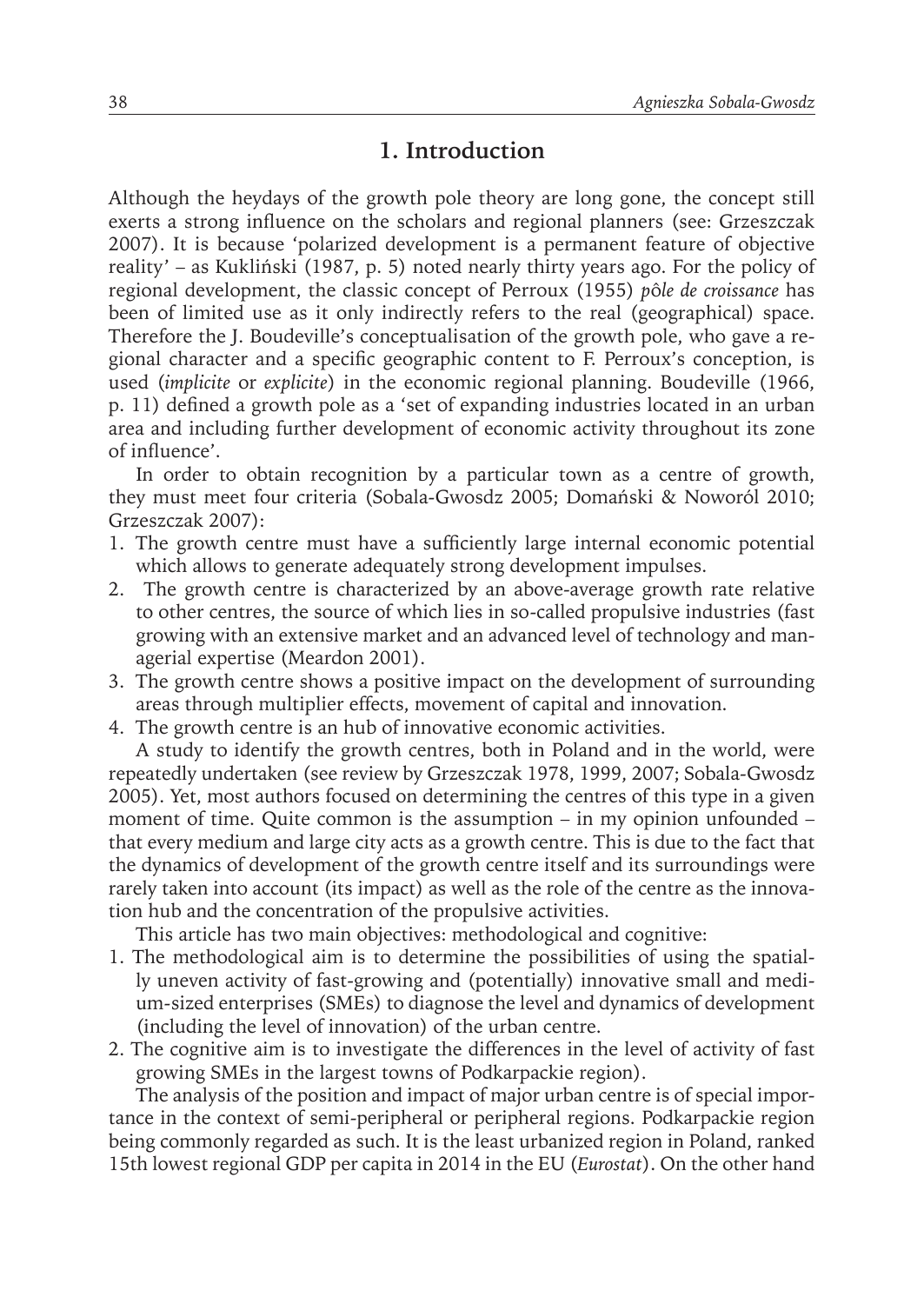|              | The size of functional urban areas (by population in thous.) |                    |                  |                |  |  |  |  |
|--------------|--------------------------------------------------------------|--------------------|------------------|----------------|--|--|--|--|
| Town         | By commuting pat-                                            |                    | By commuting     | By commuting   |  |  |  |  |
|              | terns                                                        | By transport links | patterns to work | patterns       |  |  |  |  |
|              | to secondary                                                 |                    | (2006)           | to work (2006) |  |  |  |  |
|              | schools                                                      |                    | method A         | method B       |  |  |  |  |
| Rzeszów      | 360.3                                                        | 370.8              | 634.1            | 595.1          |  |  |  |  |
| Stalowa Wola | 121.9                                                        | 131.2              | 191.5            | 220.2          |  |  |  |  |
| Mielec       | 126.3                                                        | 130.4              | 146.5            | 194.3          |  |  |  |  |
| Krosno       | 141.0                                                        | 144.9              | 194.1            | 209.3          |  |  |  |  |
| Przemyśl     | 133.3                                                        | 133.8              | 153.1            | 138.2          |  |  |  |  |
| Debica       | 104.2                                                        | 109.2              | 138.3            | 205.4          |  |  |  |  |
| Jasło        | 107.4                                                        | 120.4              | 109.9            | 123.2          |  |  |  |  |
| Sanok        | 103.3                                                        | 93.3               | 117.6            | 153.0          |  |  |  |  |
| Jarosław     | 127.1                                                        | 112.4              | 106.0            | 122.1          |  |  |  |  |
| Tarnobrzeg   | 79.8                                                         | 75.7               | 120.0            | 120.0          |  |  |  |  |

|  |  | Table. 1. Size of functional urban areas of major towns in Podkarpackie Region |  |  |  |  |  |  |  |  |  |  |
|--|--|--------------------------------------------------------------------------------|--|--|--|--|--|--|--|--|--|--|
|--|--|--------------------------------------------------------------------------------|--|--|--|--|--|--|--|--|--|--|

Note: Differences in the sizes of FUAs' show due to different technique of measuring supply areas. Sources: A. Sobala-Gwosdz (2005) – column 2–3, author's estimates based on data of Statistical Council

Office of Poland – column 4, P. Śleszyński & K. Czapiewski (2011) – column 5.

the region boast some strong clusters in knowledge intensive industries, including aviation and IT (Buczyńska et al. 2016).

Some scholars argue (Christofakis & Apadaskalopoulos 2011), that the operation of a growth pole presupposes a sufficient population size of over 100,000 inhabitants. Because functional rather than administration criteria is more proper to capture the potential of an urban centre, this threshold should refer to the size of functional urban area. There are 10 towns in Podkarpackie Region (Rzeszów, Stalowa Wola, Mielec, Krosno, Przemyśl, Dębica, Jasło, Sanok, Jarosław and Tarnobrzeg) which fulfil this condition, determined on the basis of commuting flows to school and work (Sobala-Gwosdz 2005; Śleszyński & Czapiewski 2011).

## **2. Fast-growing and innovative SMEs as an indicator of the condition of the local economy**

Sustained economic development of the city and the region is based primarily on the development of endogenous entrepreneurship, and the development of local firms, especially small and medium-sized is considered as one of the measures of economic growth and favourable local development processes (Makieła & Rachwał 2005; Dej & Micek 2013; Cabrita et al. 2015). According to Pawłowski (2007), the condition of small and medium enterprises located in the region is much more important than the size of investments done by external companies. Small and medium-sized enterprises (SMEs) are generally more embedded than large external investors (Dej 2009), the sector also adapts faster to changing conditions, as shown by, among others, Stryjakiewicz (1999). According to Glaeser (2011), the cities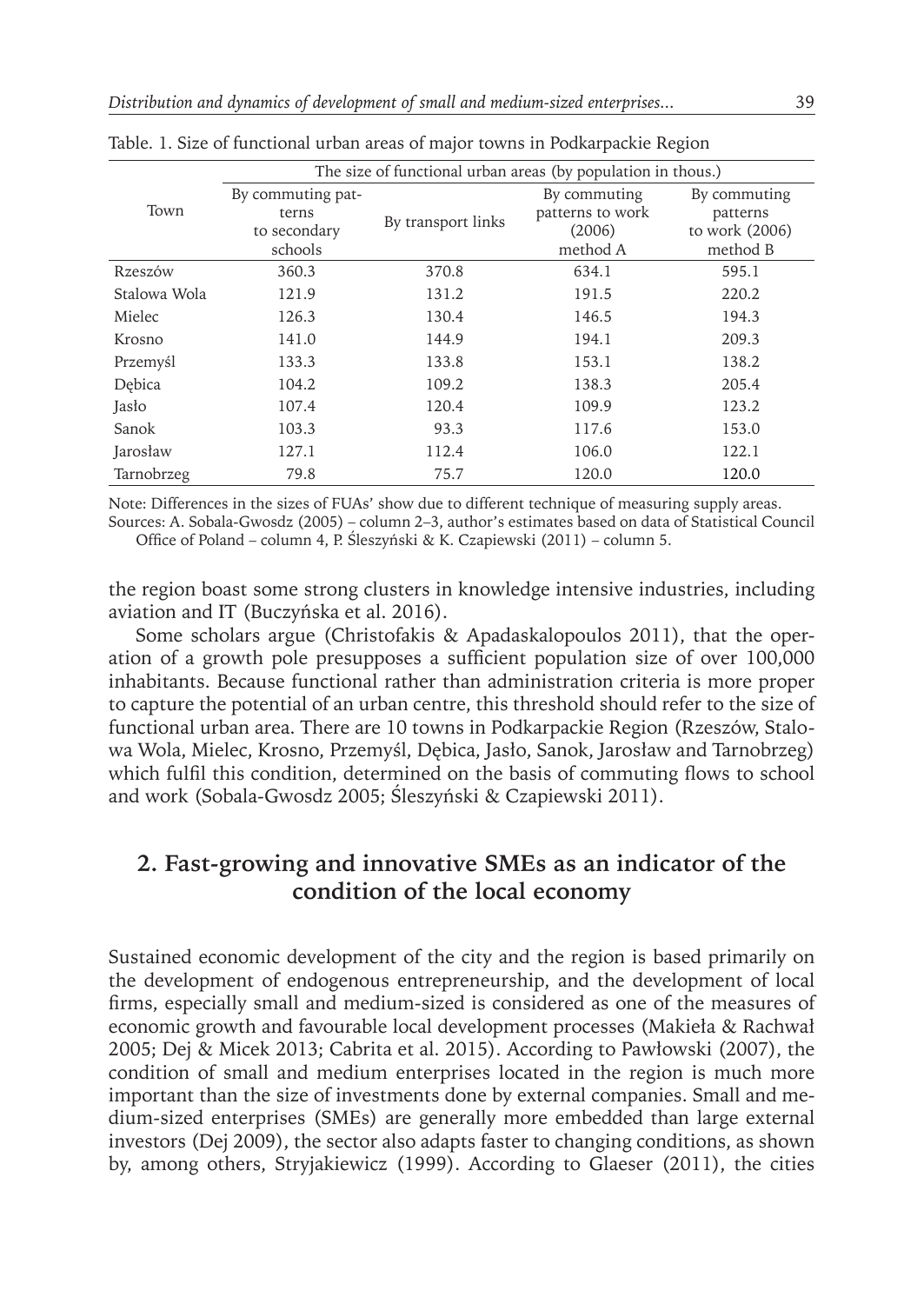work best if they are full of enterprising people and companies created by them, whose high level of innovation results from the high density of mutual interaction and exchange of experience, and according to Taleb (2014) the key to innovation is to experiment and take risks, so the activity characteristic to an entrepreneurial person. Gwosdz (2014) proved on the example of Katowice urban region a strong correlation between the number of fast-growing SMEs and the unemployment rate.

A lot of analysis take into account the rate of entrepreneurship, and some socalled companies' demography indicators. The number of companies itself, however, says little about the scale of success and development dynamics of the individual entities, which is much more interesting from the point of view of determining the potential development of cities. In the recent years a growing body of literature emerged that investigate the role of high-impact firms, defined as enterprises which are characterised by rapidly growing revenues and employment (Acs et. al 2008). Preliminary studies on the geography of fast-growing firm in two Polish regions (śląskie and pomorskie) proved that a large representation of fast growing small and medium-sized companies which are characterized by growing revenue and profitability is in fact a very good indicator of the local economy condition, highly correlated with other desirable measures of socio-economic development (see: Gwosdz 2014; Gwosdz et al. 2015).

From the perspective of growth pole theory the role of the innovativeness of fast-growing companies is especially interesting. The dynamics of the emergence of new companies in the sector of high-tech industries and knowledge-intensive services is an expression of desirable structural changes in the economy. J. Jacobs (1968), the author of one of the most important works on the functioning of the cities stresses indeed that the main indicator of the development of the city is the pace and scale of the formation of the new economic activities.

So far there are only few studies that have sought to identify factors that affect innovation in fast-growing SMEs. According to Heimonen (2012), who researched continuously growing SMEs in two regions in Finland, about 8 per cent of the enterprise in the sample ( $n = 348$ ) could be defined as innovative growth SMEs. Kraśnicka et al. (2016) discovered that the innovativeness of rapidly growing firm (gazelles) in Poland was lower *vis-*à*-vis* the used control group of companies, what suggests that there are other more important factors behind the success of SMEs under study.

#### **3. Research methods and source of data**

The organization of the collection and sharing of data by the Polish statistical services makes that, at the local level, even basic data reflecting the economic situation in the city or municipality, such as e.g. the economic activity of the population, the unemployment rate, residents income or structure of the employed are not available or incomplete. There are also publicly unavailable statistical data on the evolution of the economic situation of companies on the lower level than the region (NUTS2), which forces us to seek other sources of information. In the present study, to cap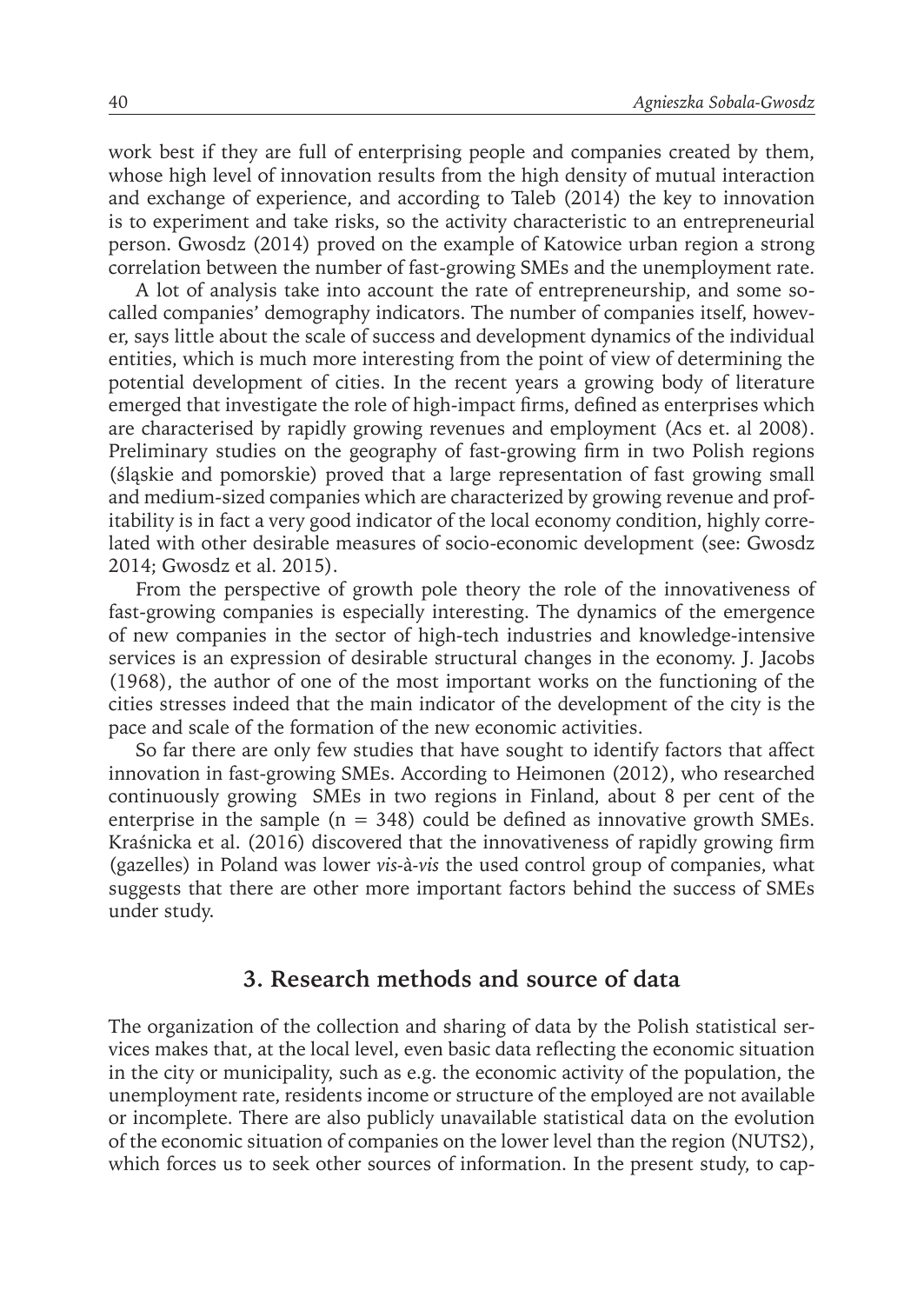ture the extent of differences among the cities of Podkarpackie region, the ranking from the Gazelles of Business was used. The author of this extensive compilation is the Coface Poland which is responsible for verifying the financial data of enterprises, and the results of the statement are published in the economic journal Puls Biznesu. The 'gazelle' is a small or medium company (defined on the basis of revenues<sup>1</sup>) that in the three years preceding the statement has experienced growth in revenues from sales and generated profits. The total number of entities from Podkarpackie region included in the rankings from the years 2001–2014 amounted to 1,768 (742 companies)<sup>2</sup>. This number is large enough to attempt to show diversity at the local scale for medium to large cities of the Region.

When interpreting the data based on the ranking of Business Gazelles, one must bear in mind that this list does not include financial services companies and their related such as banks, insurance companies and factoring. Secondly, because the data collected by the authors of the ranking is based mainly on the available financial statements of companies, they do not cover the entire population of active enterprises, which is due firstly to the fact that mandatory reporting in accordance with the Accounting Act applies to companies which exceeded a certain threshold, the net income (at least 1.2 million Euros) and secondly, a certain percentage of companies that are covered by this obligation makes no systematic annual financial statements. These remarks do not decrease value of the data source in question. There is in fact lack of evidence of a significant correlation of the economy branches at the level of two digit NACE aggregation with the degree of reporting. One should be cautious about interpreting the dynamics indices on a disaggregated spatial level (e.g. small towns or individual PKD) because along with the improvement of financial reporting and the increasing popularity of the analysed ranking, the number of companies covered by the query was also rising. Therefore, the indicators of dynamics are counted in this article since 2005, due to poor representation of entities surveyed in previous years. In this paper, the term *gazelle* is used interchangeably with the term *fast-growing small and medium enterprise*.

Due to the lack of adequate data on the local level to measure the actual rate of innovation (see: Siłka 2010, 2012; Rachwał 2012) it is necessary to use the data which only allow to determine the innovation potential of companies. Such an approximation could be the number of existing and newly established entities classified by the European Statistics Office as knowledge-intensive, so industries of medium-high and high-technology (codes 21 and 26 of NACE Rev. 2 at 2-digit level, codes 20 and 27 to 30 respectively) and knowledge intensive services (codes 50 to 51, 58 to 63, 64 to 66, 69 to 75, 78, 80, 84 to 93 at 2-digit level of NACE Rev. 2). This analysis can be performed for the years 2009–2014 based on the CSO data (*Bank Danych Lokalnych*).

<sup>1</sup> In the newest version of the ranking (2016), the SMEs was defined as an company with revenue between PLN 3 million and 200 million (1 EUR = 4,4 PLN as of Dec. 2016) [source: http://gazele. pb.pl/static/kryteria]

<sup>2</sup> This difference results from the fact that some companies meet the criteria for the Business Gazelle in several editions of the ranking.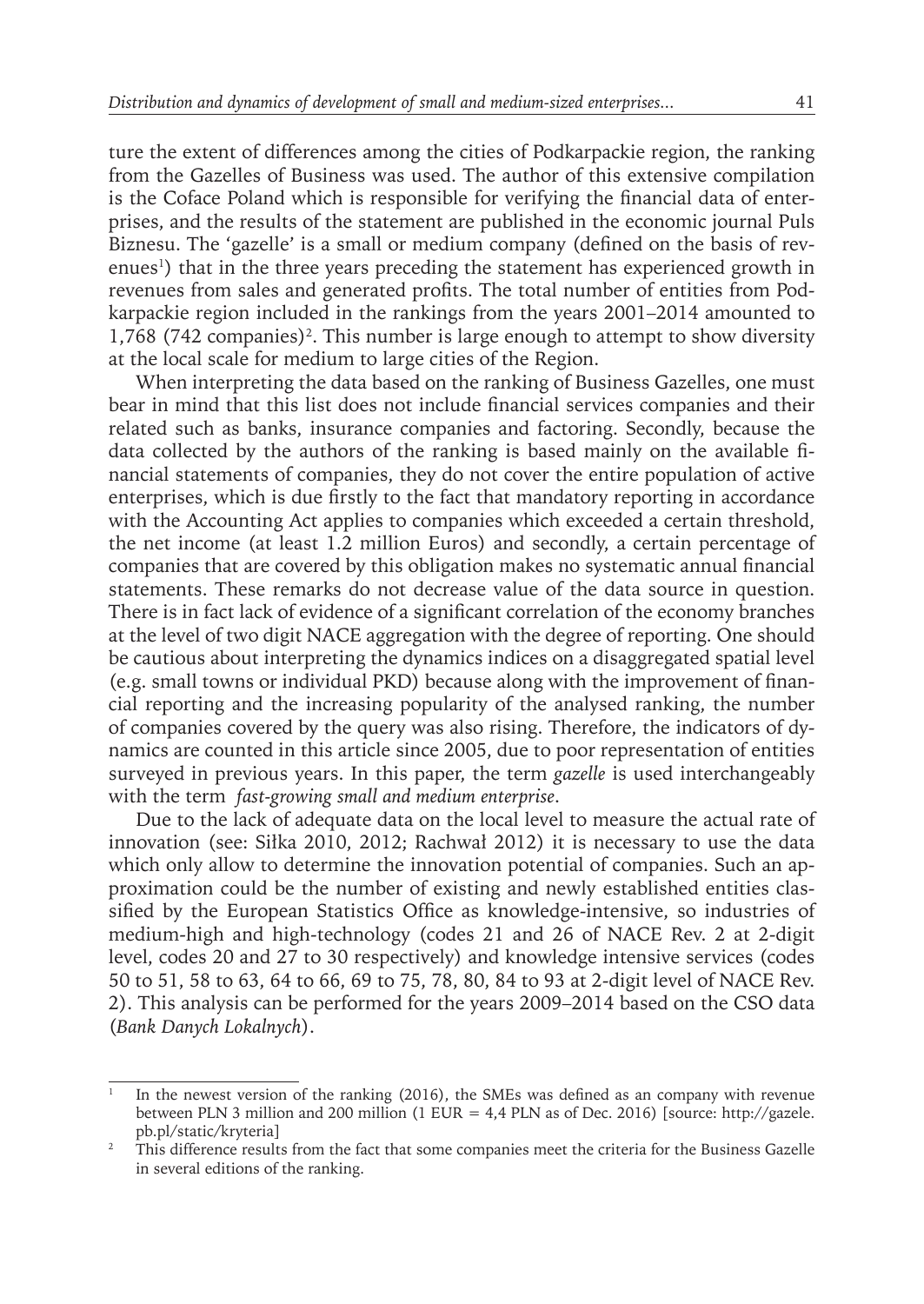#### **4. Results**

The number of fast-growing small and medium enterprises (SMEs) demonstrates clear differences in the rank of the cities in Podkarpackie region. The dominant position occupies Rzeszów – the role of the city as a focus of fast-growing SMEs, far exceeds its importance counted by the number of its population. In absolute terms (number of companies), four centres have a strong position: Stalowa Wola, Mielec, Dębica and Krosno. The other two former provincial cities – Przemyśl and Tarnobrzeg have a weak position on their background which give way much smaller cities in the number of gazelles (Table 2). Among the other centres Jasło highlights the strong position – both in absolute terms and in relation to the population, while Jarosław has got a weak position.

The approximation of the impact of the given centre may be the formation of a number of fast-growing SMEs in the localities hierarchically subordinate to them (belonging to their urban region). The spreading effects can be clearly seen only for Rzeszów which is surrounded by smaller towns characterized by a relatively high level of fast-growing SMEs (Fig. 1). Taking into account all urban centres can further notice significant differences in Podkarpackie region. In particular, it draws attention to the weakness of the eastern part of the region (the former Region of Przemyśl).

There was an absolute increase in the number of fast-growing SMEs in all large and medium cities of Podkarpackie Region in the years 2005–2013 which is consistent with the general trend on GDP growth in the region during this period. Most gazelles were based in Rzeszów followed by Stalowa Wola. The number of such companies in the towns in the eastern part of the region (Przemyśl and Jarosław)

| Town [NUTS3] |         | Share in<br>urban<br>population of<br>the region | Total number<br>of gazelles<br>2001-2014 | Share of<br>gazelles<br>(all towns<br>in the regions<br>$= 100$ | Number of<br>gazelles<br>per 10 thous.<br>inhabitants* | Difference<br>between<br>the number<br>of gazelles<br>in 2014 and<br>$2005$ year |
|--------------|---------|--------------------------------------------------|------------------------------------------|-----------------------------------------------------------------|--------------------------------------------------------|----------------------------------------------------------------------------------|
| Rzeszów      | [PL325] | 21.0                                             | 429                                      | 28.2                                                            | 25.2                                                   | $+21$                                                                            |
| Przemyśl     | [PL324] | 7.2                                              | 61                                       | 4.0                                                             | 9.2                                                    | $+4$                                                                             |
| Stalowa Wola | [PL326] | 7.2                                              | 118                                      | 7.8                                                             | 18.1                                                   | $+10$                                                                            |
| Mielec       | [PL326] | 6.9                                              | 132                                      | 8.7                                                             | 21.6                                                   | $+1$                                                                             |
| Tarnobrzeg   | [PL326] | 5.5                                              | 46                                       | 3.0                                                             | 9.3                                                    | $+1$                                                                             |
| Debica       | [PL326] | 5.3                                              | 114                                      | 7.5                                                             | 24.2                                                   | $+1$                                                                             |
| Krosno       | [PL323] | 5.3                                              | 103                                      | 6.8                                                             | 21.6                                                   | $+2$                                                                             |
| Jarosław     | [PL324] | 4.4                                              | 33                                       | 2.2                                                             | 8.3                                                    | $+5$                                                                             |
| Sanok        | [PL323] | 4.4                                              | 59                                       | 3.9                                                             | 15.0                                                   | $+2$                                                                             |
| Jasło        | PL3231  | 4.1                                              | 90                                       | 5.9                                                             | 24.1                                                   | $\mathbf{0}$                                                                     |

Table 2. Distribution of gazelles of business in the major towns in Podkarpackie Region

\* average number of inhabitants in the years 2001–2014

Source: based on data of rankings Gazele Biznesu in the years 2001–2014 and data of Statistical Council Office of Poland.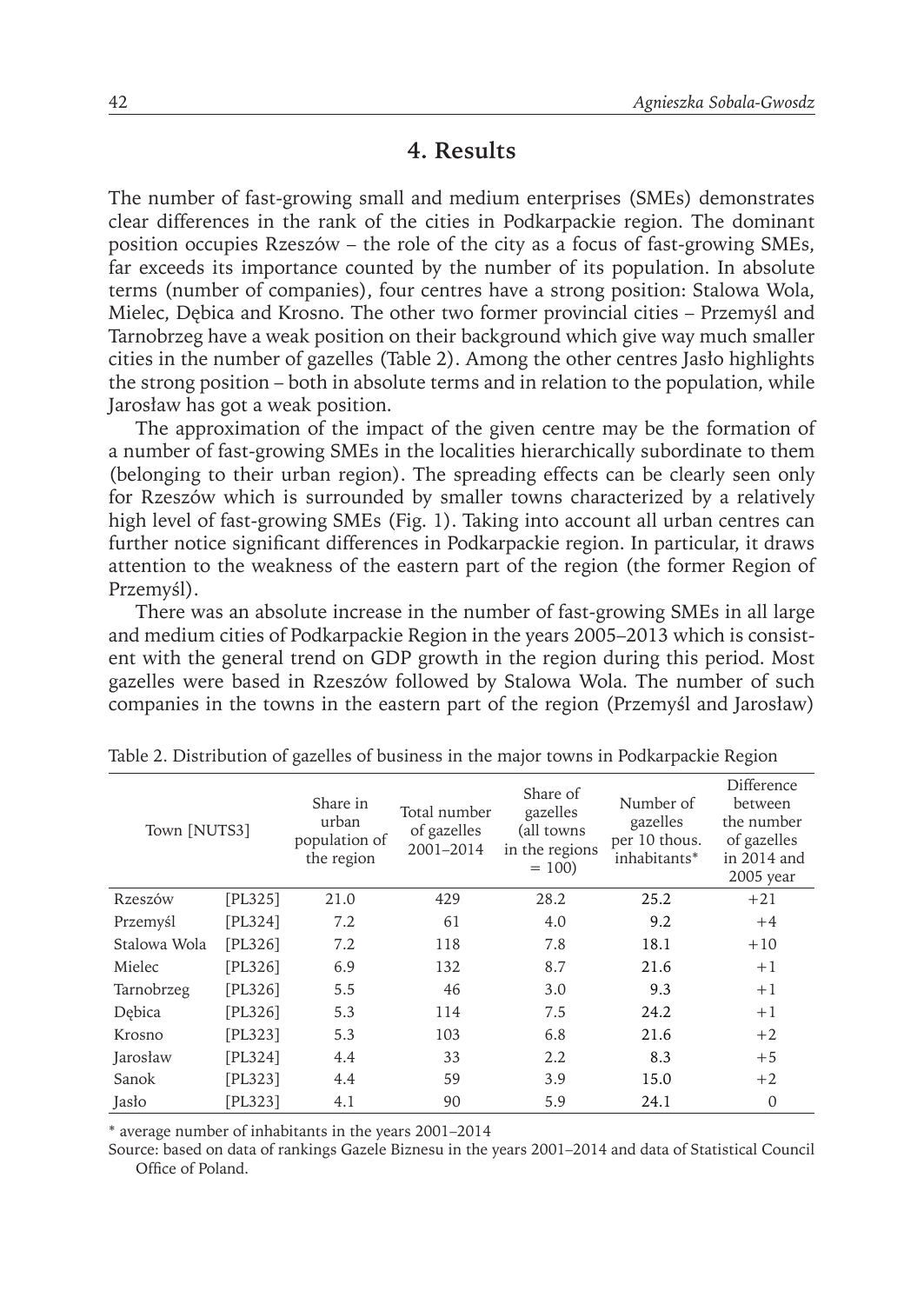

Fig. 1. Distribution of Gazele Biznesu in the towns of Podkarpackie Region

Source: based on data of rankings Gazele Biznesu in the years 2001–2014 and data of Statistical Council Office of Poland.

also noticeably increased while other centres showed a much smaller dynamics. In total, the only centre with a large number of companies, their high saturation (per 10 thousand inhabitants) and high dynamics in the analysed period was Rzeszów.

The observed regularities in the number of gazelles quite clearly refer to the differentiation of gross domestic product by statistical sub-regions (NUTS  $3$ )<sup>3</sup>. The Rzeszów sub-region is characterized by the highest GDP per capita, and also

<sup>3</sup> A sub-region (NUTS 3) is a smallest spatial unit for which data on GDP in Poland are available.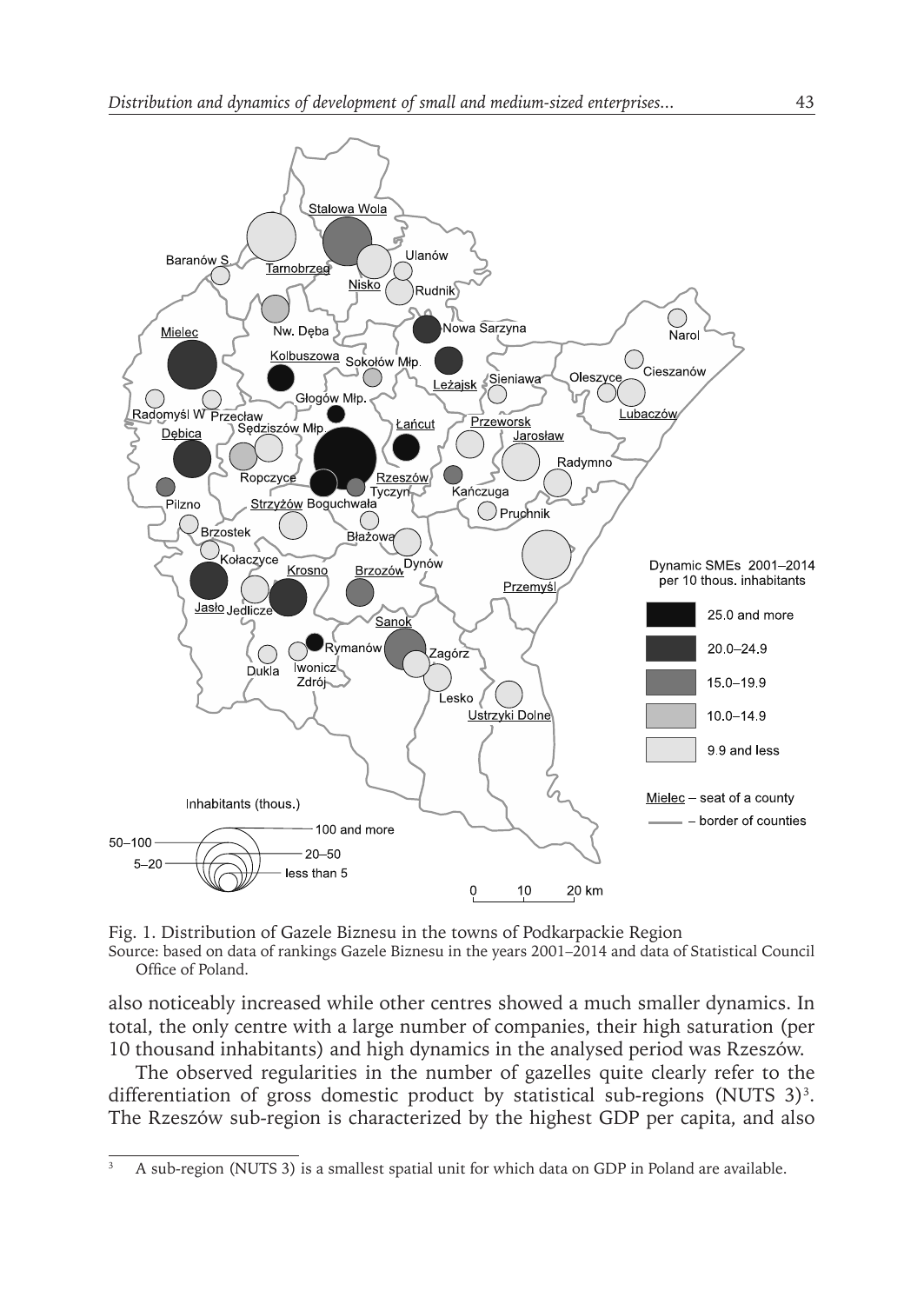| Sub-region (NUTS 3) |                | GDP per capita<br>in 2011<br>$(Poland = 100)$ | Dynamics of GDP<br>$(2000 - 2011)$<br>in $%$ | Number of<br>gazelles per<br>10 thous.<br>inhabitants | Dynamics of<br>gazelles<br>$(2005 - 2014)^*$ |
|---------------------|----------------|-----------------------------------------------|----------------------------------------------|-------------------------------------------------------|----------------------------------------------|
| rzeszowski          | [PL325]        | 81.1                                          | 63.5                                         | 11.71                                                 | 96.2                                         |
| przemyski           | [PL324]        | 52.7                                          | 26.1                                         | 3.83                                                  | 146.2                                        |
| krośnieński         | <b>FPL3231</b> | 58.5                                          | 31.5                                         | 6.75                                                  | 22.5                                         |
| tarnobrzeski        | <b>FPL3261</b> | 70.6                                          | 48.2                                         | 9.27                                                  | 43.3                                         |

Table 3. Level and dynamics of GDP and distribution of dynamic SMEs

\* due to year to year variation index of dynamics is calculated basing on two years average

Source: based on data of rankings Gazele Biznesu in the years 2001–2014 and data of Statistical Council Office of Poland.

the highest dynamics of its growth, unlike the Przemyśl sub-region (Table 3). The distance between the sub-regions measured by the number of dynamic small and medium-sized businesses is even greater than the corresponding variation in the level of GDP. This applies, in particular, to a very weak position of the Przemyśl sub-region. Although the period 2004–2014 was characterized by a highest growth in the gazelles in the latter sub-region, the high value of the indicator is mainly due to a very low initial level.

Majority of gazelles active in Podkarpackie region represents medium- and low-technology sectors (Fig. 2). Firms classified as high-tech industries (mainly pharmaceuticals) and medium high industries (mainly automotive) are concentrated in the towns of rzeszowski and tarnobrzeski sub-region (Mielec, Dębica and Stalowa Wola), to a smaller degree in krośnienski sub-region. Quite surprising, no single company active in aviation industry (there are about 30 active companies in the region) were included the Gazelles of Business ranking. Knowledge-intensive services (3.8% of all gazelles) shows strong concentration in Rzeszów sub-region (61%), followed by Krosno and Mielec. It is worth stressing the lagging position of Przemyśl (the second largest town in terms of population) as a site of knowledge-intensive gazelles.

The technological structure of fast-growing SMEs and all companies registered in Podkarpackie region are strikingly different (Fig. 2). The main difference is the much larger share of fast-growing companies in the manufacturing sector, while knowledge-intensive services are strongly underrepresented (Fig. 1). More detailed sectoral disaggregation reveals, that the companies in medium-high technology branches are the most successful. This suggest, that in case of Podkarpackie a semi-peripheral region, devoid of large metropolitan centre, the manufacturing industries do play a role of major propulsive activities, especially outside Rzeszów.

In terms of concentration of all registered in Podkarpackie region medium- and high-tech industry companies, definitely the leaders are the two towns – Rzeszów and Mielec which possess respectively 23 and 21% of all such bodies in the cities of the Region<sup>4</sup>. A larger clusters of such entities are Dębica, Krosno and Stalowa

Mielec is by far the largest concentration of companies producing parts and components for automotive industry in the region (over 80 registered companies) as well as three other industries classified as medium-high on two digit level: manufacture of electric equipment (NACE 27), machinery and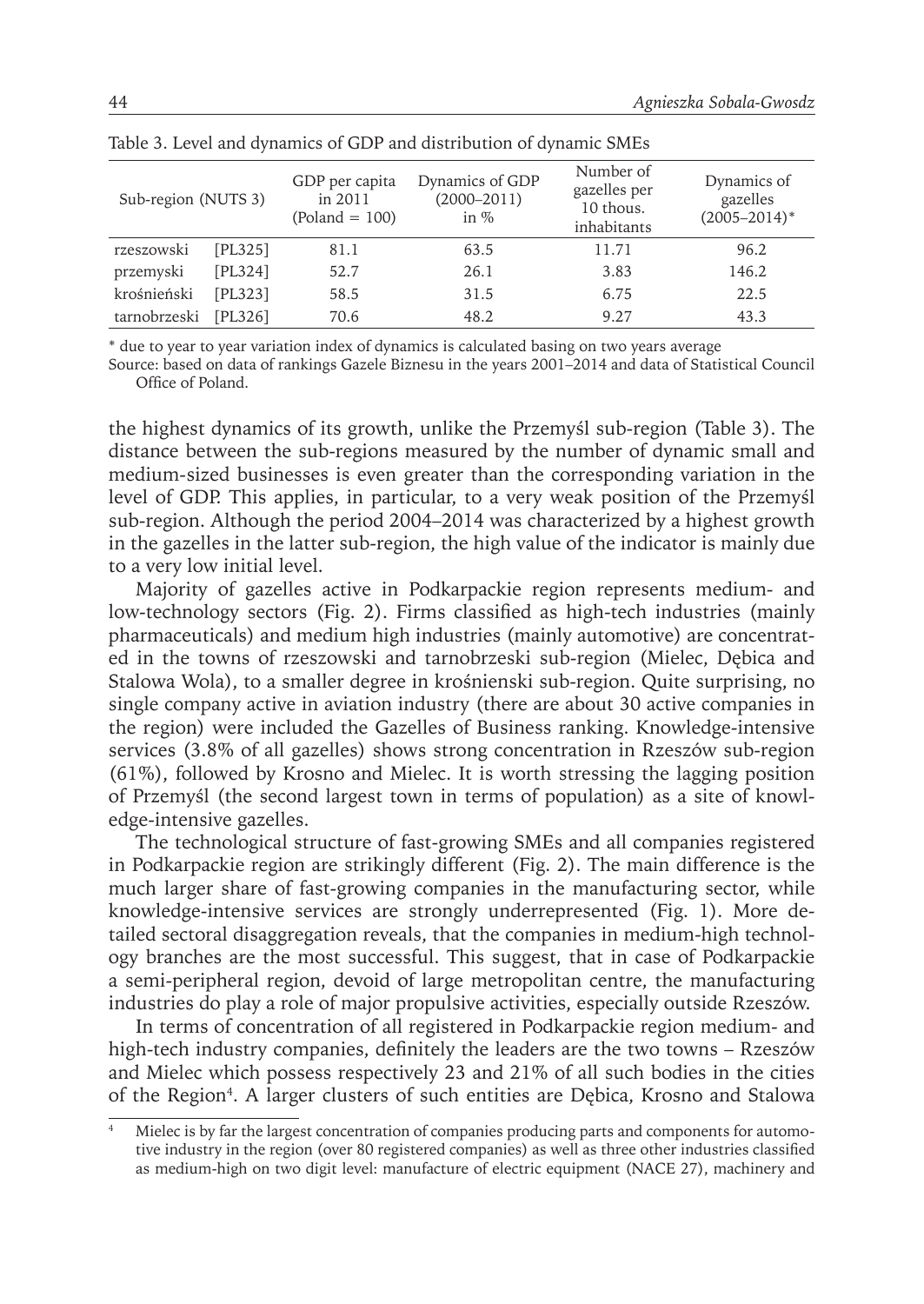



Source: based on data of rankings Gazele Biznesu in the years 2001–2014 and data of Statistical Council Office of Poland.

Wola, and after them Przemyśl, Jasło and Tarnobrzeg. The role of Stalowa Wola, Tarnobrzeg and Przemyśl is thereby significantly smaller than their population potential would indicate (Table 4). Among all medium-sized cities in the region, the least medium and high technology manufacturing companies are by far located in Sanok, and Jarosław. Rzeszów was characterized by the most dynamic development of new medium- and high-tech industry companies in the year 2009–2014, where it was founded nearly 1/3 of all entities registered at that time in the cities of the Region. Above-average dynamics was characterized by Mielec, Dębica and Krosno, in the other centres it was much smaller, and the lowest in Jarosław, Sanok, Stalowa Wola and Przemyśl (Table 4).

The undisputed leader in the number of entities in the branches of services classified as knowledge-based is Rzeszów (nearly 1/3 of all such entities in the cities of the Region). Significant clusters of those involved in knowledge-intensive services are also Krosno, Mielec, Przemyśl and Stalowa Wola, and after them Tarnobrzeg,

equipment n.e.c (NACE 28) and manufacture of other transport equipment (NACE 30). The value of location quotient (LQ) for those industries (exceeding 10 for the automotive and 2,0 for the other branches) indicate a strong specialisation of Mielec. Rzeszów is specialised in pharmaceuticals industries (LQ=1,6) and to lesser degree in manufacture of electric equipment (LQ =1,2).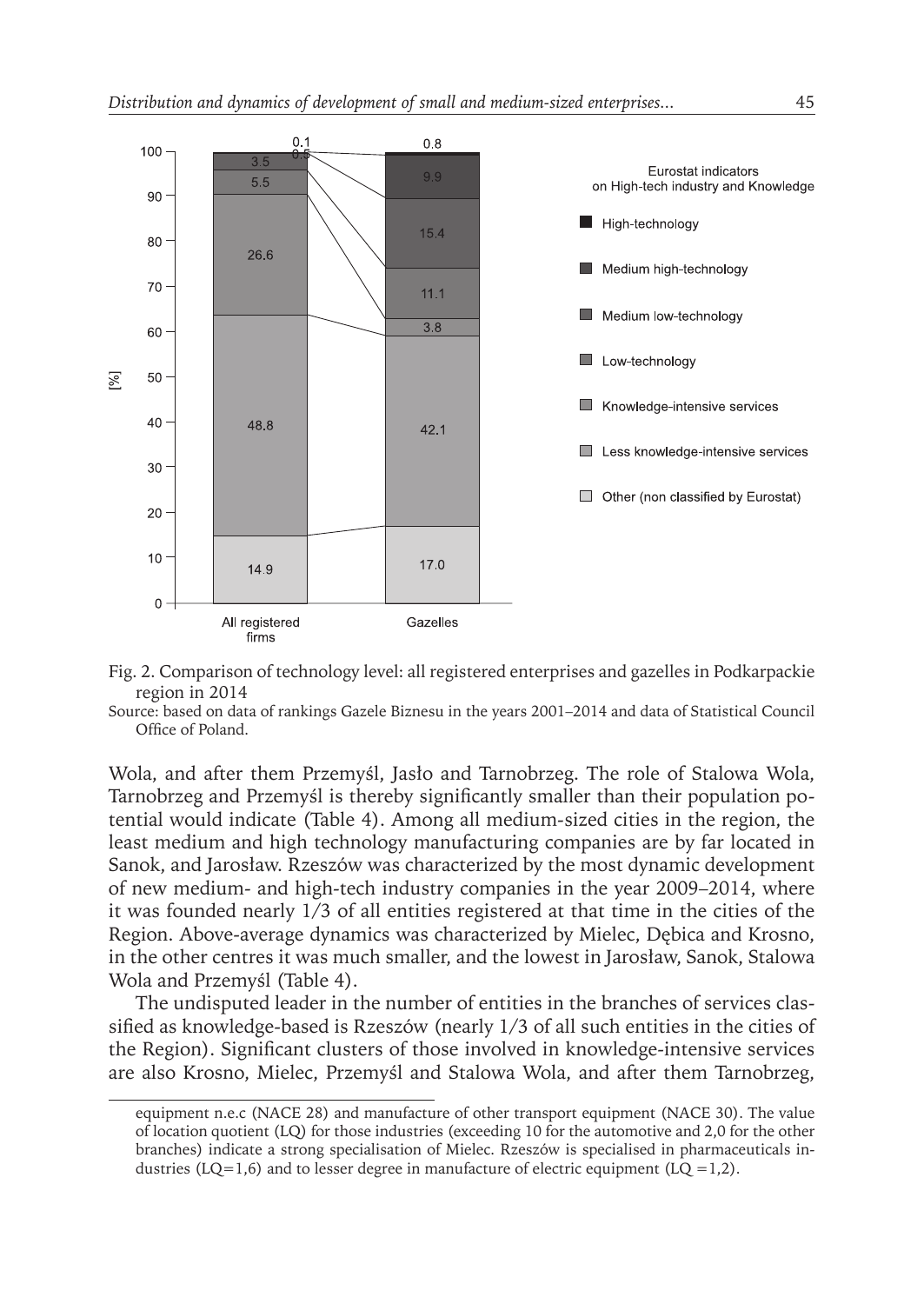| Town         | Share in urban<br>population of<br>the region | Share in all<br>registered<br>companies<br>classified as<br>medium-high<br>and high-<br>technology<br>industries | Share in newly<br>registered<br>in the years<br>2009-2014<br>companies<br>classified as<br>medium-high<br>and high-<br>technology<br>industries | Share in all<br>registered<br>companies<br>classified as<br>knowledge<br>intensive<br>services | Share in newly<br>registered<br>in the years<br>2009-2014<br>companies<br>classified as<br>knowledge<br>intensive<br>services |
|--------------|-----------------------------------------------|------------------------------------------------------------------------------------------------------------------|-------------------------------------------------------------------------------------------------------------------------------------------------|------------------------------------------------------------------------------------------------|-------------------------------------------------------------------------------------------------------------------------------|
| Rzeszów      | 21.0                                          | 23.0                                                                                                             | 31.6                                                                                                                                            | 30.7                                                                                           | 32.4                                                                                                                          |
| Przemyśl     | 7.2                                           | 3.8                                                                                                              | 3.0                                                                                                                                             | 6.3                                                                                            | 6.3                                                                                                                           |
| Stalowa Wola | 7.2                                           | 5.5                                                                                                              | 2.7                                                                                                                                             | 5.6                                                                                            | 5.6                                                                                                                           |
| Mielec       | 6.9                                           | 21.2                                                                                                             | 12.9                                                                                                                                            | 6.3                                                                                            | 6.4                                                                                                                           |
| Tarnobrzeg   | 5.5                                           | 3.3                                                                                                              | 4.9                                                                                                                                             | 4.9                                                                                            | 5.0                                                                                                                           |
| Debica       | 5.3                                           | 7.7                                                                                                              | 8.7                                                                                                                                             | 4.2                                                                                            | 4.2                                                                                                                           |
| Krosno       | 5.3                                           | 6.2                                                                                                              | 7.6                                                                                                                                             | 6.9                                                                                            | 6.2                                                                                                                           |
| Jarosław     | 4.4                                           | 2.0                                                                                                              | 1.9                                                                                                                                             | 3.9                                                                                            | 3.6                                                                                                                           |
| Sanok        | 4.4                                           | 2.3                                                                                                              | 1.5                                                                                                                                             | 4.0                                                                                            | 3.9                                                                                                                           |
| Jasło        | 4.1                                           | 3.6                                                                                                              | 4.6                                                                                                                                             | 4.0                                                                                            | 3.7                                                                                                                           |

Table 4. Concentration of knowledge based sector in the towns of Podkarpackie Region

Source: based on data of Statistical Council Office of Poland.

Dębica, Sanok and Jasło and Jarosław. Rzeszów and Krosno are both centres whose importance in the field of knowledge-intensive services is particularly high, compared to their share in the population of the cities in Podkarpackie region. The rank of other cities analysed in the test is much smaller.

Rzeszów is the only city in the Region where the dynamics of the emergence of new players in the sector of knowledge-intensive services in the period 2009–2014 substantially exceed its role as an already created place of concentration of such services. As a result, the position of the capital of the Region in five years 2009–2014 significantly increased. Other towns mostly maintained their position at the expense of mainly smaller centres.

All in all, in the five years 2009–2014, the main regularity in terms of the creation of new knowledge-intensive activities in the towns of Podkarpackie region in manufacturing and services industries was strengthening the leading position of Rzeszów.

#### **5. Conclusions**

As Herbst (2012, p. 203) pointed out 'sometimes, lack of data leads to innovative solutions'. In this article, the author used data from the Business Gazelles ranking as a data source on fast-growing small and medium-sized enterprises. Most studies analysing the level of development do not expressly refer to the degree of development of propulsive activity, but rather to the effects of its operation (e.g. the unemployment rate, the structure of the economic base, residents' income and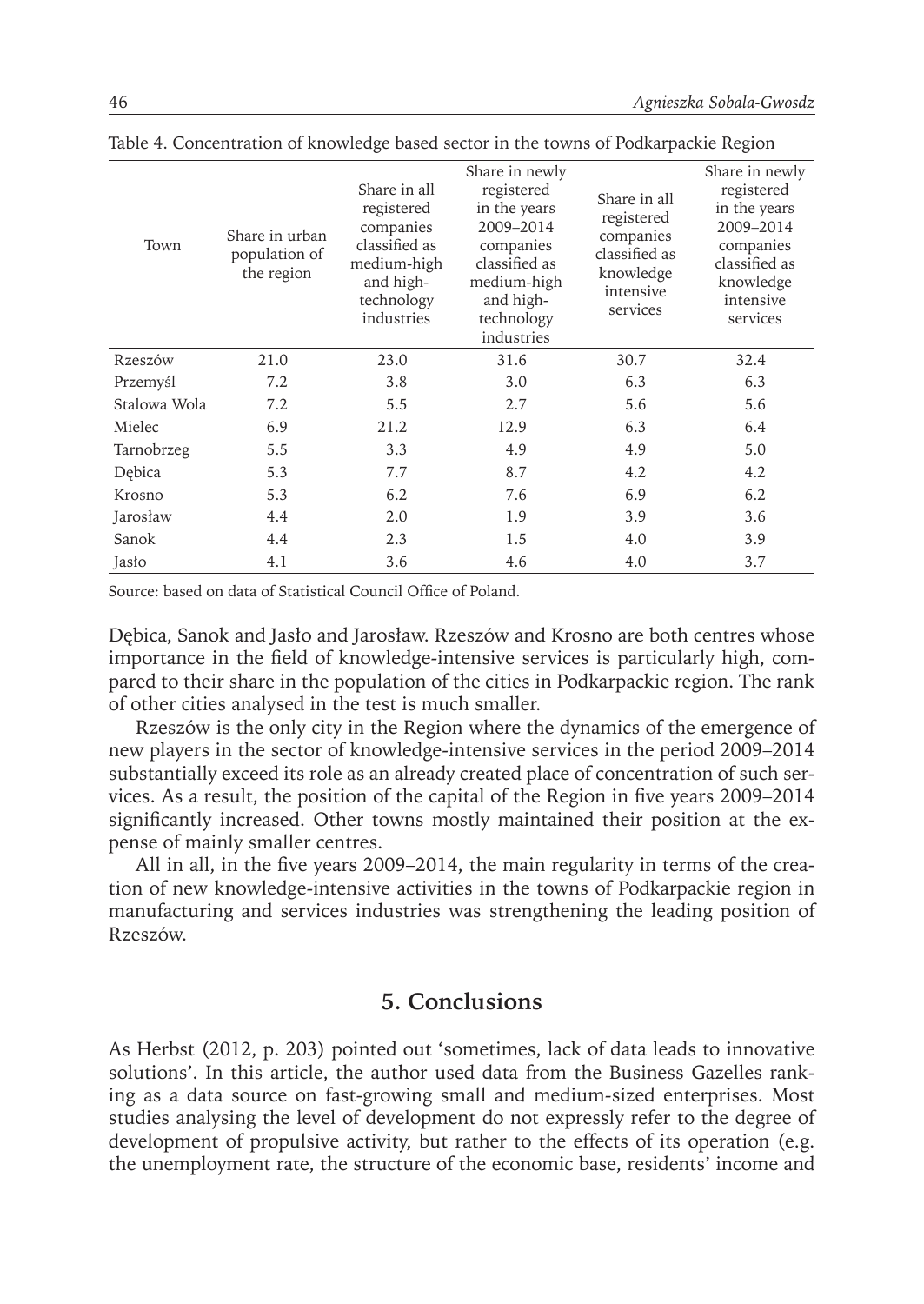local governments). In this study it was found that fast-growing SMEs play an important role as propulsive industry and they can be used as the indicator of the role of growth centre performed by a particular city. Moreover, it was estimated the dynamics of development of (potentially) innovative entities, by examining the rate of formation of companies classified as medium-high and high-tech industry and knowledge-intensive services.

The results of the study delivered a strong support to the Dej et al. (2011) thesis on the manufacturing sector as the potentially the major propulsive activities in the peripheral regions of Eastern Poland. Indeed, it was medium-high technology industries followed by high-technology industries that showed the largest ratio between share of fast-growing companies (gazelles) vis-à-vis overall share in the registered entities in Podkarpackie region. By contrast, the knowledge-intensive services were strongly underrepresented in the set of rapidly growing firms, a clear sign of specific regional pattern of the economy and settlement network of Podkarpackie region (low urbanisation, no large metropolitan centre).

The survey revealed strong differentiation within medium and large cities in Podkarpackie region in the number of fast growing SMEs and the rate of formation of potentially innovative economic activities. All techniques included in the analysis determining the level of economic development and its dynamics indicate a strong and growing position of Rzeszów as a regional growth centre<sup>5</sup> . This demonstrates the growing role of metropolisation processes even in the case of poorly urbanized Region, with relatively small – compared to the largest Polish cities – regional centre. The author claim that it would be an oversimplification to see in the political and administrative factors the main catalyst of this process. Without a doubt, as indicated by Zaborowski (2013), the designation of a relatively small city as the capital of a vast region will accelerate its economic development. The leading position of this city in terms of fast-growing small and medium-sized businesses and high number of private entities in knowledge-intensive industries indicates that the factors responsible for the observed dynamics of the process of development of the city are more complex.

The situation of sub-regional and potentially sub-regional centres is quite diverse. In the light of the research results neither Tarnobrzeg nor Przemyśl has been played the role of dynamic growth centre in the last 10–15 years. The position of the sub-regional growth centre is hosted by Krosno, although the dynamics of its development in the last decade has been mostly moderate. It is reflected in both relatively weak GDP growth and an increase in the number of business gazelles. Stalowa Wola and Mielec aspire to the group of potential sub-regional growth centres. The latter city, in the light of the indicators used, is seen today after Rzeszów as the second strongest economic centre in Podkarpackie region. Mielec is undoubtedly one of the best examples in Poland of successful mono transformation industrial centre after 1990, whose main sources should be seen in a unique scale of Polish quality management structural change and the consequences of the implementation of the

<sup>5</sup> As Makieła and Sobala-Gwosdz (2009) prove, it is unjustified to include Rzeszów as a supra-regional centre.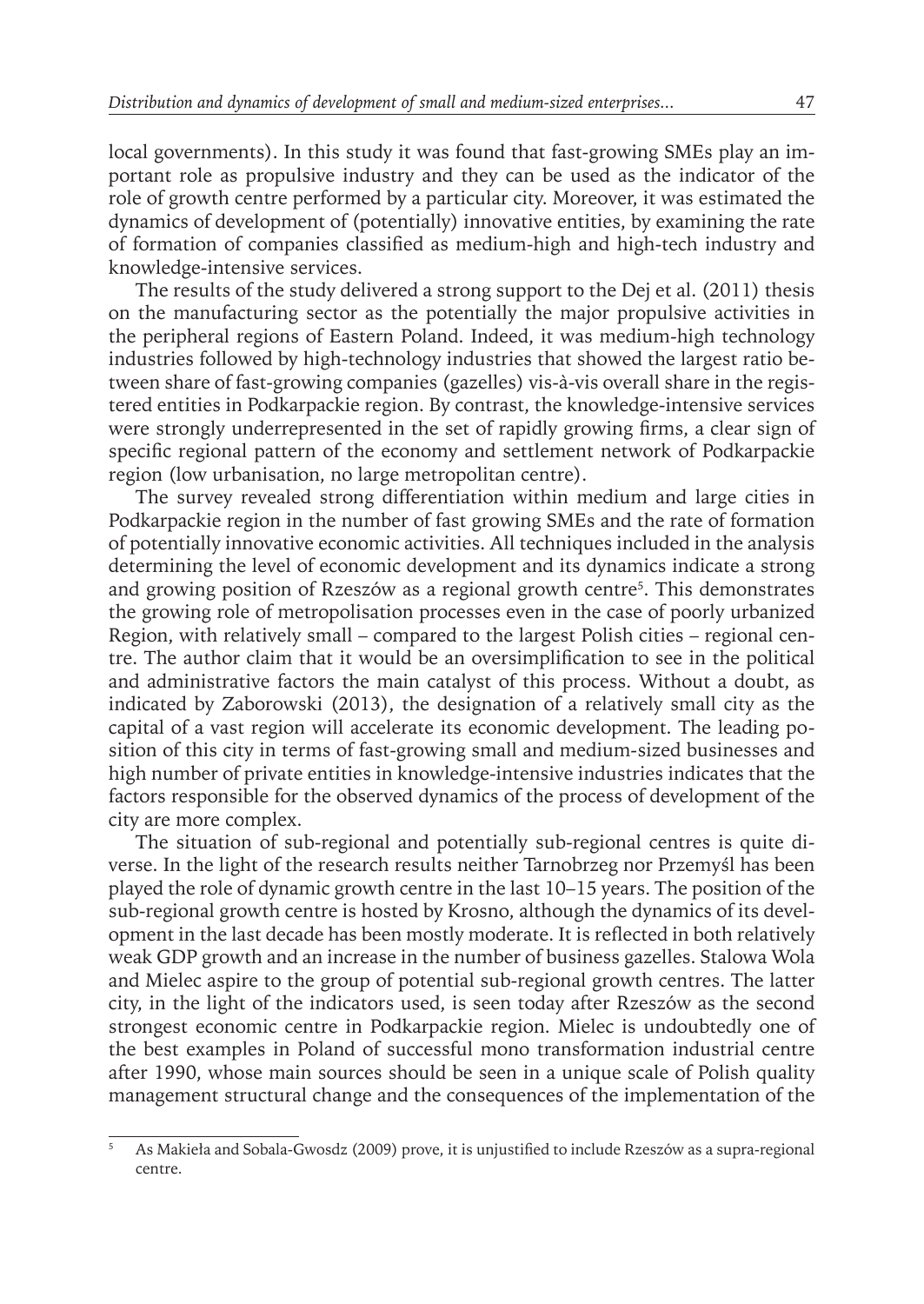strategic vision of the city (see: Domański & Gwosdz 2005; Sobala-Gwosdz 2005; Jarczewski & Gwosdz 2007). However, Mielec should be further seen as a potential growth pole of the sub-regional rank, mainly because of weak spreading effects of the development in the area of its base. On the other hand, Stalowa Wola, the largest city centre in the north of the Region, is still in transition from the monofunctional city to the multi-service industry centre. A major challenge for the city will be – in the light of demographic Central Statistical Office's projections – shrinking demographic potential. Among the other urban centres of Podkarpackie region in the rank of supra-local, i.e. those whose area of influence – at least in some categories – goes beyond their own district is today Dębica – the economically strongest city. The emergence of Dębica as an independent centre in the sub-regional rank is hampered by its location between Rzeszów and Tarnów. It might be better to consider the area of Dębica stretching to Łańcut as shaping the axis of dynamic economic development, the core of which is Rzeszów.

#### **References**

- Acs Z, Parsons W, Tracy S (2008) High-impact firms: gazelles revisited. *Small Business Research Summary*, June, 328.
- Bank Danych Lokalnych Główny Urząd Statystyczny, bdl.stat.gov.pl, accessed: December 2016.
- Boudeville JR (1966) *Problems of regional economic planning*. Edinburgh at the University Press.
- Buczyńska G, Frączek D, Kryjom P (2016) *Raport z inwentaryzacji klastrów w Polsce 2015.* Polska Agencja Rozwoju Przedsiębiorczości, Warszawa.
- Cabrita MR, Cabrita C, Matos F, del Pilar Muñoz Dueñas M (2015) Entrepreneurship Capital and Regional Development: A Perspective Based on Intellectual Capital. In: Baptista R, Leitão J (eds.) *Entrepreneurship Capital and Regional Development: A Perspective Based on Intellectual Capital*. Springer, Berlin, pp. 15–28.
- Christofakis M, Papadaskalopoulos A (2011) The growth poles strategy in regional planning: the recent experience of Greece. *Theoretical and Empirical Researches in Urban Management* 6, 2: 5–20.
- Dej M (2009) Large enterprises as a factor triggering social and economical changes in the polish countryside outside the metropolitan areas. *Revija za geografijo – Journal for Geography* 4–2: 87–102.
- Dej M, Domański B, Działek J, Gwosdz K, Sobala-Gwosdz A (2011) *Znaczenie przemysłu dla inteligentnego i trwałego rozwoju regionu Polski Wschodniej oraz podejmowanych działań dotyczących jego restrukturyzacji i modernizacji*. Ekspertyza przygotowana na zlecenie Ministerstwa Rozwoju Regionalnego. Kraków.
- Dej M, Micek G (2013) The role of large enterprises in local labour market development in non-metropolitan rural areas in Poland. In: Tamasy C, Diez JR (eds.) *Regional Resilience, Economy and Society – Globalizing Rural Places*. Farnham, Ashgate.
- Domański B, Gwosdz K (eds.) 2005 *Dziesięć lat doświadczeń pierwszej polskiej specjalnej strefy ekonomicznej. Mielec 1995-2005.* IGiGP UJ Kraków & ARP o/Mielec.
- Domański B, Noworól A (eds.) (2010) *Małopolskie miasta funkcje, potencjał i trendy rozwojowe*. Małopolskie Obserwatorium Rozwoju, Kraków.
- *High-tech industry and knowledge-intensive services (htec)* http://ec.europa.eu/eurostat/cache/ metadata/DE/htec\_esms.htm, accessed: 10.06.2015.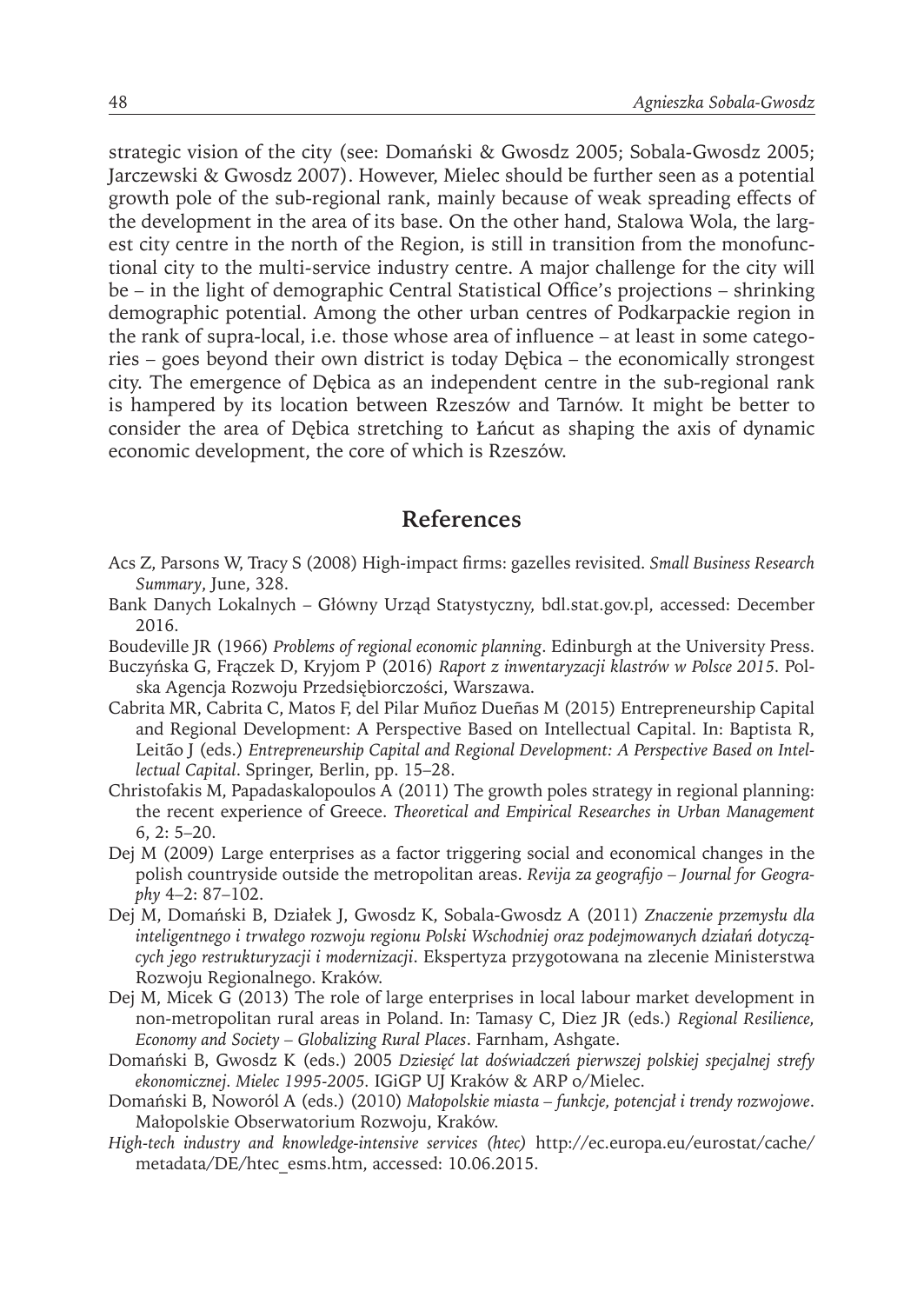Gazele.pl, http://gazele.pb.pl/statiabout, accessed: May 2015.

- Glaeser E (2011) *Triumph of the city: how our greatest invention makes us richer, smarter, greener, healthier, and happier*. Penguin Press, New York.
- Grzeszczak J (1978) Recepcja teorii biegunów wzrostu w Polsce. In: Grzeszczak J (ed.) *Teoria biegunów wzrostu*. *Przegląd Zagranicznej Literatury Geograficznej* 3/4: 6–25.

Grzeszczak J (1999) *Bieguny wzrostu a formy przestrzeni spolaryzowanej*. Warszawa: IGiPZ PAN.

- Grzeszczak J (2007) Teoria biegunów wzrostu w warunkach polskich: przeszłość i teraźniejszość. In: Lach J, Borowiec M, Rachwał T (eds.) *Procesy transformacji społeczno-ekonomicznych i przyrodniczych struktur przestrzennych*. Akademia Pedagogiczna w Krakowie, Kraków, pp. 120–129.
- Gwosdz K (2014) *Między starą a nową ścieżką rozwojową. Mechanizmy ewolucji struktury gospodarczej i przestrzennej regionu tradycyjnego przemysłu na przykładzie konurbacji katowickiej po 1989 roku*. Instytut Geografii i Gospodarki Przestrzennej UJ, Kraków.
- Gwosdz K, Sobala-Gwosdz A, Biernacki W (2015) Ekonomiczne podstawy funkcjonowania i rozwoju gospodarki miast w regionie. In: Guzik R, Kołoś A (eds.) *Relacje funkcjonalno-przestrzenne między ośrodkami miejskimi i ich otoczeniem w województwie pomorskim*. Urząd Marszałkowski Województwa Pomorskiego, Gdańsk.
- Heimonen T (2012) What are the factors that affect innovation in growing SMEs? *European Journal of Innovation Management* 15, 1: 122–144.
- Herbst M (2012) *Edukacja jako czynnik i wynik rozwoju regionalnego. Doświadczenia Polski w perspektywie międzynarodowej*. Scholar, Warszawa.
- Jacobs J (1969) *The economy of cities*. Vintage Books, New York.
- Jarczewski W, Gwosdz K (2007) Du declin a une reconversion reussie. Le cas de Mielec (Pologne). In: Chignier-Riboulon F, Semmoud N (eds.) *Nouvelle attractivite des territoires et engagement des acteurs*. Presses Universitaires Blaise-Pascal, Clermont-Ferrand, pp. 51–62.
- Kraśnicka T, Głód W, Wronka-Pośpiech M (2016) Innowacyjność polskich gazel biznesu. *Studia Ekonomiczne. Zeszyty Naukowe Uniwersytetu Ekonomicznego w Katowicach* 270: 132–142.
- Kukliński A (1987) *Polarization processes in historical and prognostic perspective.* University of Warsaw, Institute of Space Economy, Warsaw.
- Makieła Z, Rachwał T (2005) *Podstawy przedsiębiorczości*. Nowa Era, Warszawa.
- Pawłowski K (2007) Creative and innovative region a case study of Nowy Sącz. In: Jakubowska P, Kukliński A, Żuber P (eds.) *The Europe of European Regions*. Ministry of Regional Development, Warsaw, pp. 228–242.
- Perroux F (1955) Note sur la notion de poles croissance. *Economic Appliquee*: 1–2: 307-320.
- Rachwał T (2012) Innowacyjność przedsiębiorstw przemysłowych jako czynnik rozwoju miast. In: Makieła Z, Szromnik A (eds.) *Miasto innowacyjne. Wiedza–Przedsiębiorczość–Marketing*. Studia KPZK PAN 141: 135–152.
- Siłka P (2010) Przykład indeksu potencjału innowacyjnego dla wybranych miast Polski. In: Zioło Z, Rachwał T (eds.) *Procesy transformacji przemysłu w regionalnych i krajowych układach przestrzennych*. Prace Komisji Geografii Przemysłu Polskiego Towarzystwa Geograficznego, Akademia Pedagogiczna w Krakowie, Warszawa–Kraków, 15, pp. 185–196.
- Siłka P (2012) *Potencjał innowacyjny wybranych polskich miast a ich rozwój gospodarczy*. IGiPZ, Warszawa.
- Meardon SJ (2001) Modeling agglomeration and dispersion in city and country. Gunnar Myrdal, François Perroux and the NEG. *American Journal of Economics and Sociology* 60, 1: 25–57.
- Sobala-Gwosdz A (2005) *Ośrodki wzrostu i obszary stagnacji w województwie podkarpackim*. Instytut Geografii i Gospodarki Przestrzennej UJ, Kraków.
- Stryjakiewicz T (1999) *Adaptacja przestrzenna przemysłu w Polsce w warunkach transformacji*. Wydawnictwo Naukowe UAM, Poznań.